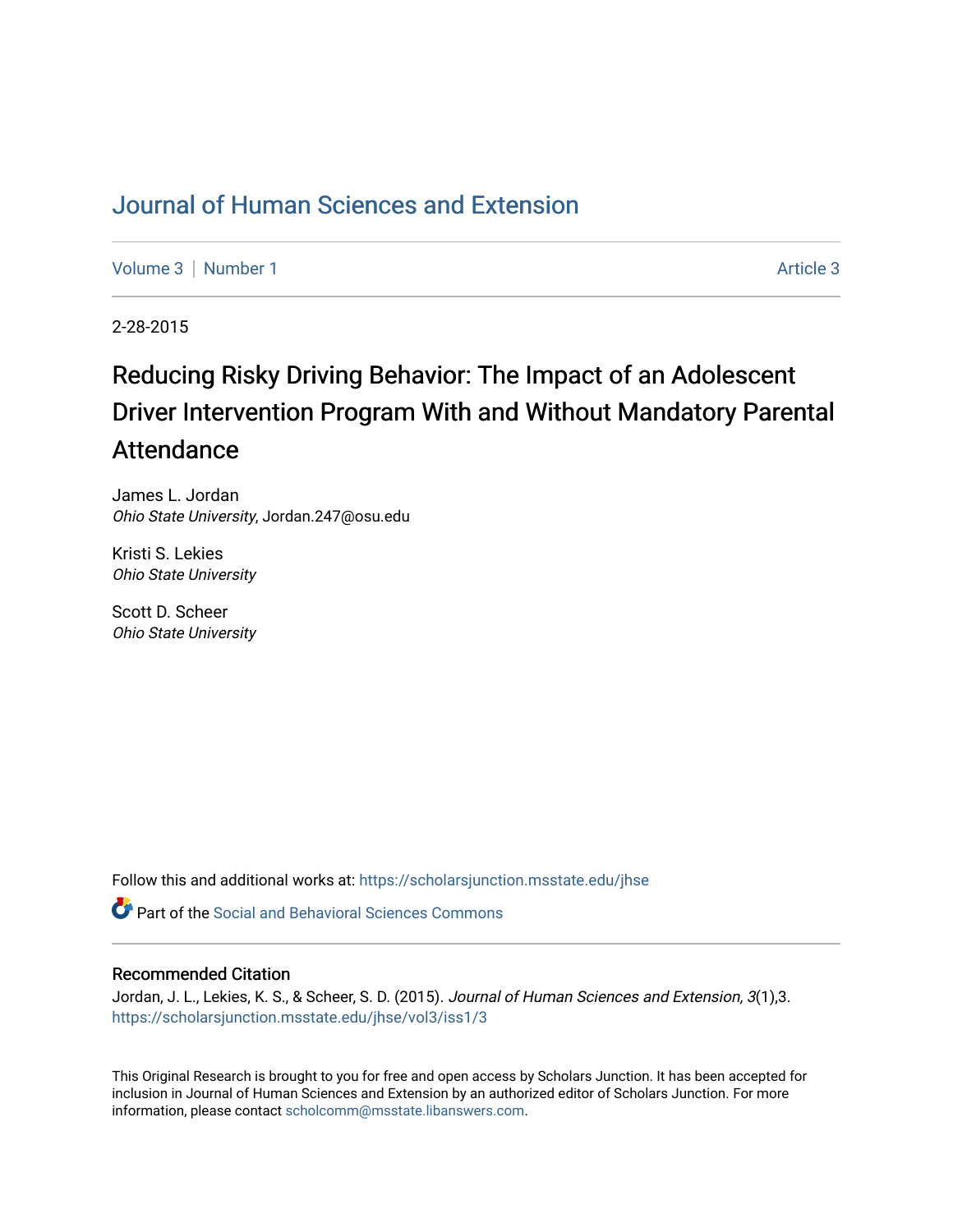## Reducing Risky Driving Behavior: The Impact of an Adolescent Driver Intervention Program With and Without Mandatory Parental Attendance

#### Acknowledgments

We thank Dr. David Andrews for his expertise with the data analysis and research methods. Support was provided by the Ohio 4-H Foundation to purchase incentive gas cards for teens who completed the questionnaire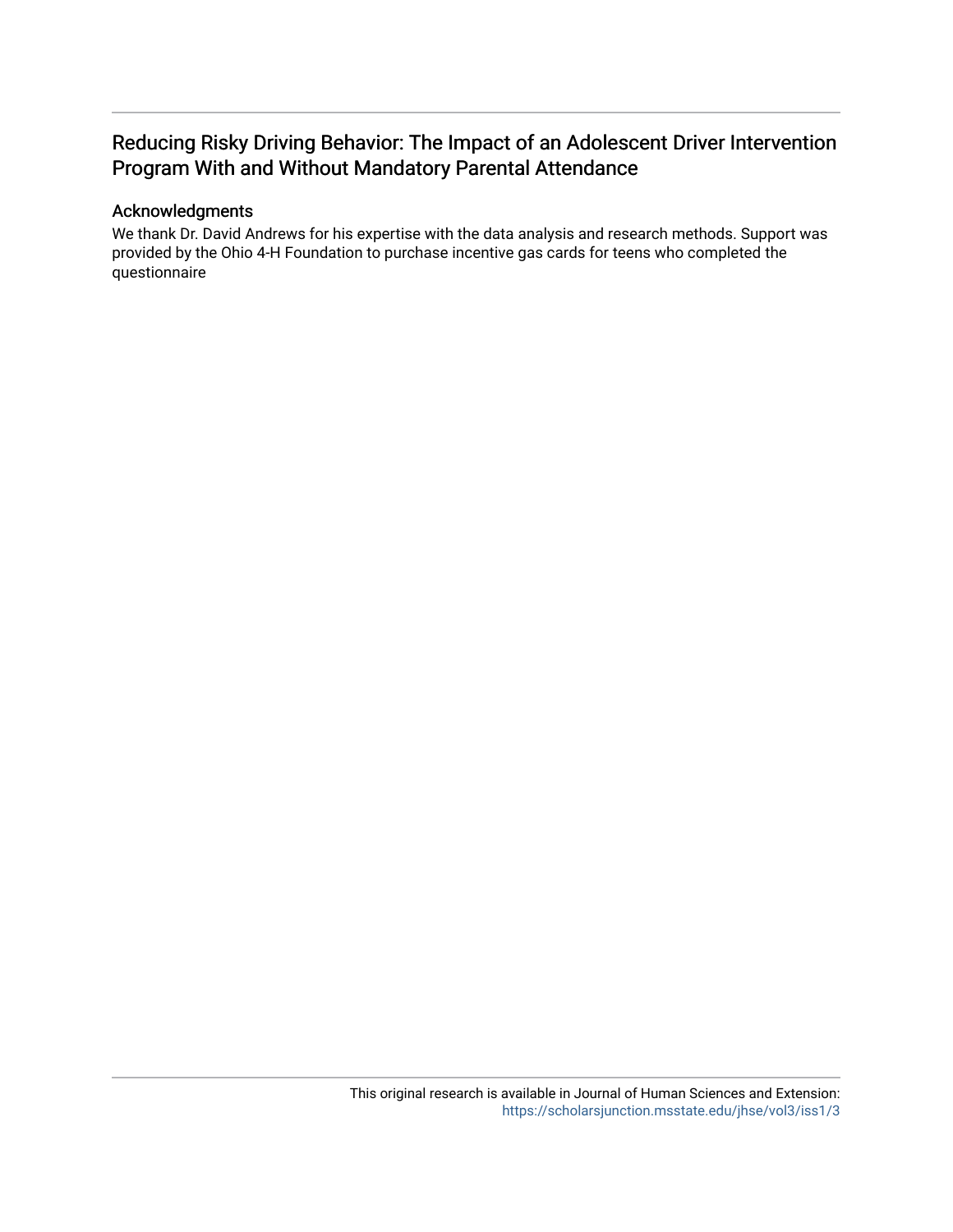## **Reducing Risky Driving Behavior: The Impact of an Adolescent Driver Intervention Program With and Without Mandatory Parental Attendance**

**James L. Jordan Kristi S. Lekies Scott D. Scheer**  *The Ohio State University* 

*The United States is a vehicle-dependent society and allows adolescents to obtain driver's licenses at age 16 or younger. This study examined the impacts of a driver intervention program on reducing risky driving behaviors among youths*  who had received their first traffic citation, as well as parental management of *driving practices. Participants consisted of 243 youths ages 16 and 17 who were court-ordered to attend the Ohio 4-H CARTEENS (CAR = Caution and Responsibility and TEENS = Teens who volunteer as teachers) program with and without parents. Results indicated that risky driving behavior decreased significantly for both groups after the intervention program. Parental management practices, however, increased only for youths attending without parents. Regression analysis indicated that risky driving behavior at Time 1 and levels of parental management (parental control) at Time 2 predicted risky driving behavior after completion of the program. Implications of this study include the importance of adolescent driver intervention and prevention programs to teach youths about unsafe driving practices before licensure.* 

*Keywords:* adolescent driving, parental management, traffic citation, intervention program, risky driving behaviors

#### **Introduction**

The United States is a highly vehicle-dependent society with a long tradition of allowing adolescents to obtain a driver's license at age 16 or younger in most states (Simons-Morton, Hartos, Leaf, & Preusser, 2006). With that dependence, inexperienced adolescent drivers demonstrate risky driving behaviors, such as speeding, inattentiveness, and loss of control, which put themselves, their passengers, other motorists, and personal property at risk. The consequences are serious. Motor vehicle crashes are the major cause of death and disability among young people ages 16 to 20, accounting for more than 5,000 U.S. deaths annually (Hartos, Beck, & Simons-Morton, 2004; National Highway Traffic Safety Administration,

Direct correspondence to James L. Jordan at Jordan.247@osu.edu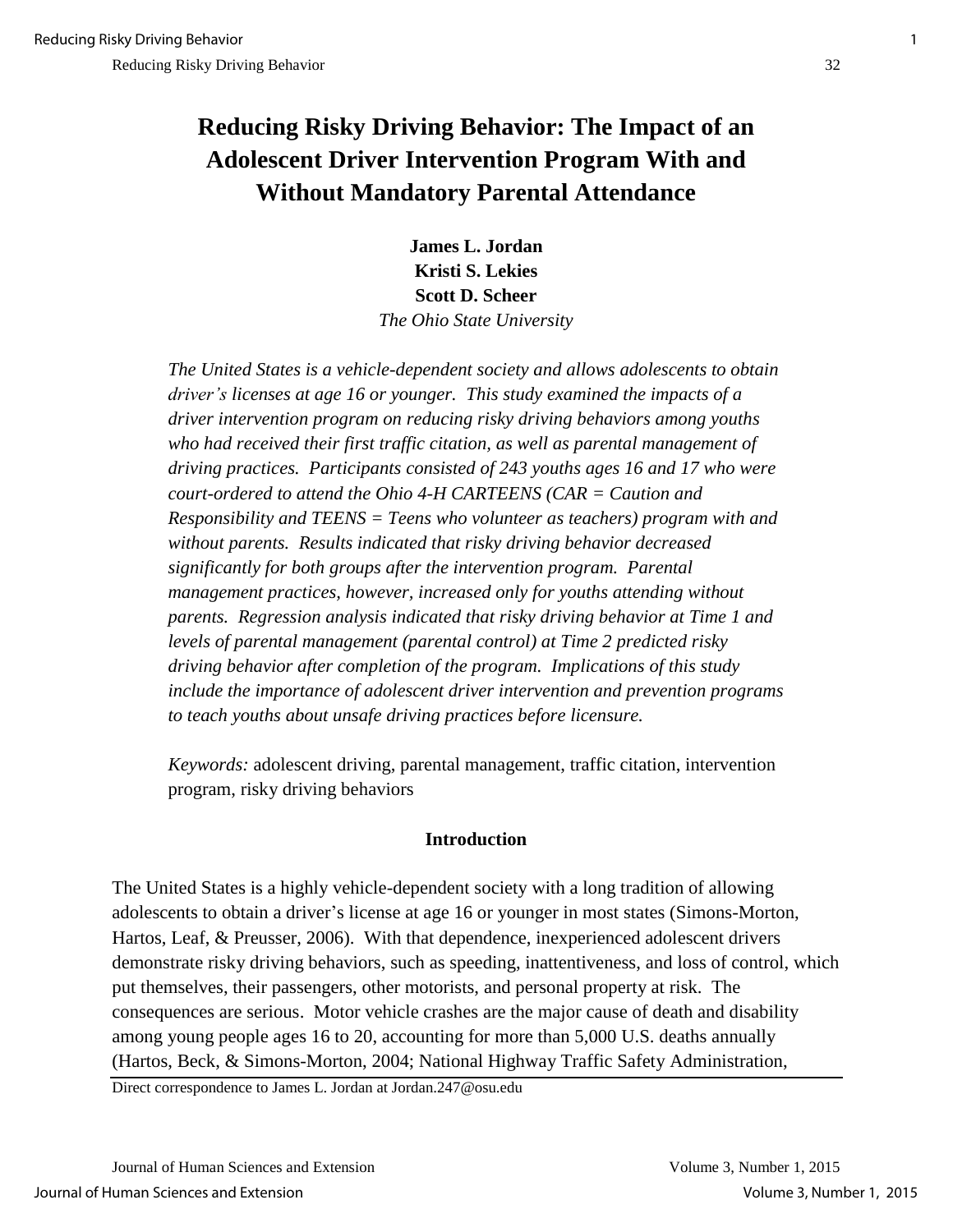2005). Furthermore, those who engage in high levels of risky driving during the first 6 months of licensure are likely to continue to engage in high-risk driving (Simons-Morton, Cheon, Guo, & Albert, 2013). Therefore, it is critical that effective efforts are in place to improve driver safety for the adolescent population.

As a result of risky driving behaviors, many adolescents who receive a driving citation receive a monetary fine, loss or suspension of a driver's license, and/or required attendance at a driver intervention program. This paper focuses on the impacts of one such program, the Ohio 4-H CARTEENS (CAR = Caution and Responsibility and TEENS = Teens who volunteer as teachers) program (Cropper, 1999). Established in 1987, the program is implemented in 48 of Ohio's 88 counties and is a collaboration among The Ohio University Extension, county juvenile court judges, and the Ohio Highway Patrol. The 2-hour program is led by youth facilitators, with technical assistance from the Ohio Highway Patrol and an Ohio State University Extension educator or program assistant. Youth leaders prepare lesson plans, educational activities, and demonstrations on driver safety topics. In some counties, youths are court-ordered to attend CARTEENS, while in others, participation is voluntary. Since CARTEENS is a unique program, knowing more about the effectiveness of such a model can be helpful to other states as they plan and implement programs for young drivers.

There is growing interest in understanding the role of parents in adolescent driving behavior. Parents are gatekeepers for deciding when their son or daughter receives driving privileges, and they set restrictions once the license is received (Hartos et al., 2004). However, after their child obtains a traffic citation, parents may need to change their perceptions of risky driving behavior, their understanding of the benefits of adolescent driving, and their parental management practices (Simons-Morton et al., 2006). Parental attendance at driver intervention programs may be helpful to foster greater understanding of driving practices and encourage more careful monitoring.

This study examined the impact of the 4-H CARTEENS program on reducing risky driving behaviors by adolescents who had received their first traffic citation. Furthermore, it examined changes in parental management of adolescent driving behavior and compared youths attending the program with parents to those attending without parents. As adolescent driver programs are established across the country in response to safety concerns (Hassan & Abdel-Aty, 2013; Iliescu & Sârbescu, 2013), more information is needed about the impacts of such programs, as well as the possible benefits of parental attendance, on reducing risky driving behaviors.

#### **Risky Driving Behaviors Among Adolescents**

Risky driving behaviors include but are not limited to speeding, general tailgating, running red lights or stop signs, frequent lane changes, failure to yield, failure to control, and having no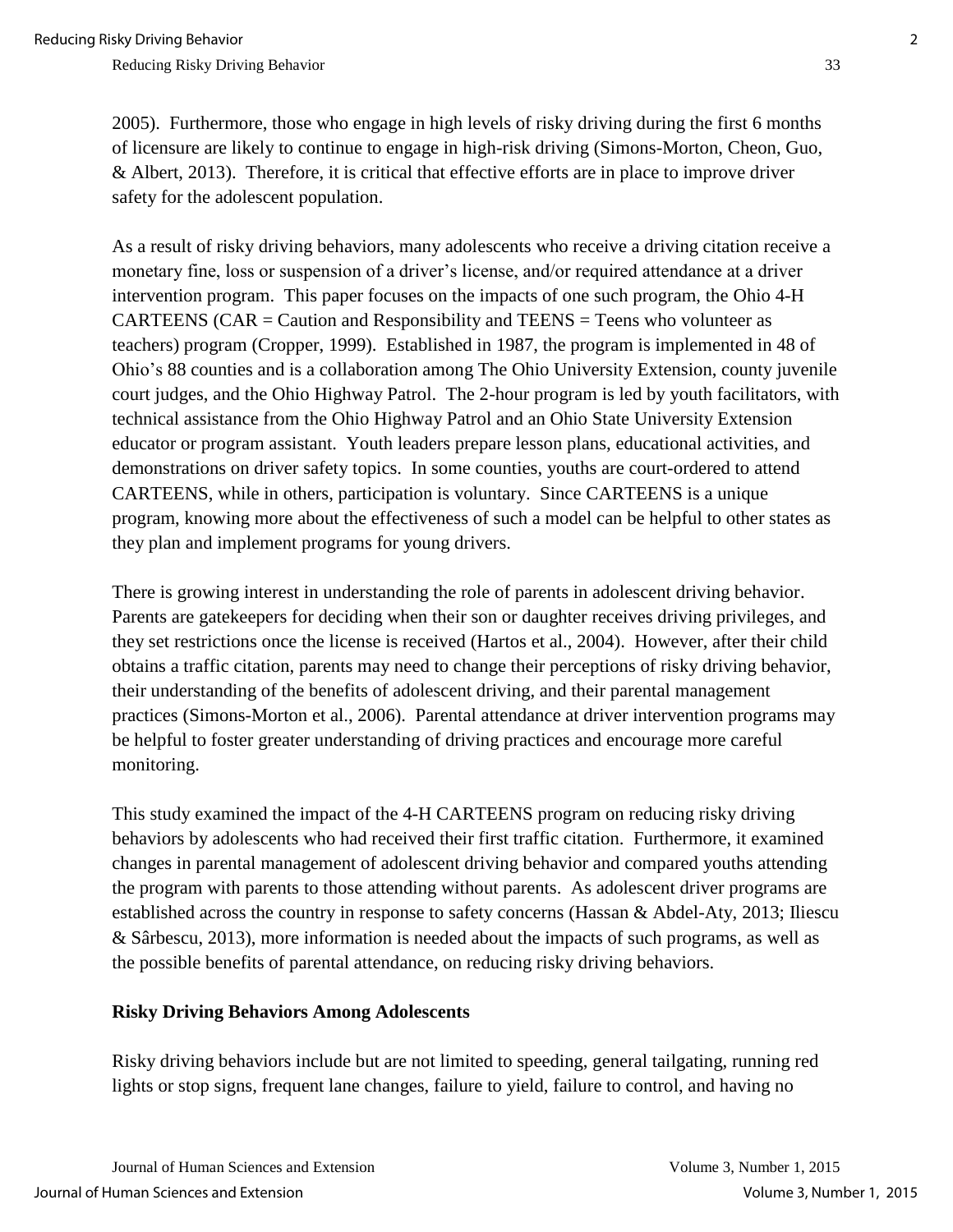driver's license (Dula & Geller, 2003). These behaviors endanger the safety of both the driver and other road users. They are different from both aggressive driving and negative cognitive/emotional driving because they may occur without any intention to harm and without the presence of negative emotions (Iliescu & Sârbescu, 2013).

Adolescents are thought to take more chances than adults in general (Steinberg, 1987) and when driving (Simons-Morton et al., 2013; Williams, 2003). On average, adolescents report relatively high levels of risky driving but with notable variability (Simons-Morton et al., 2006). Reasons include their inexperience, acceptance of higher levels of risk, sensation seeking, prestige seeking, underestimation of danger, alcohol use, in-vehicle distractions (e.g., cell phone use while driving or presence of teen passengers), and their desire to reach the destination more quickly (Groeger, 2006; Hassan & Abdel-Aty, 2013; Lee & Abdel-Aty, 2008; Lin & Fearn, 2003). Also, younger drivers have rated hazardous situations as less risky than older drivers (Ferguson, 2003). In addition, the adolescent brain is still developing and does not reach maturity until the early 20s. One particular area of the brain developing during adolescence is the prefrontal cortex, which helps control impulses and emotions that may lead to risk-taking behaviors (National Institute of Mental Health, 2011).

Some adolescent drivers develop risky behaviors long before they reach the age of legal driving. For example, they may accept dares and be willing to take unsafe challenges from peers. The relationship between friends who take risks and hazardous driving may reflect social influence, which can occur directly in the form of peer pressure or indirectly in the form of social norms (Simons-Morton et al., 2013). Indeed, risky driving may be influenced by adolescent drivers' perceptions that their friends engage in precarious behaviors, even if they actually do not (Fleiter, Lennon, & Watson, 2010).

Studies of adolescent driving have indicated that during the first 18 months of licensure, adolescents with high rates of kinematic risky driving—those whose general style of driving included a high rate of hard stops and sharp turns—were more likely to be involved in vehicle crashes than adolescents with low rates of kinematic risky driving rates (Simons-Morton et al., 2011). In addition, crash rates were higher among adolescent drivers with friends who engaged in high rates of hazardous driving and other behaviors, such as substance use.

In studies of gender analysis, adolescent males score significantly higher than females with regard to dangerous and risky driving (Iliescu & Sârbescu, 2013). Males may be more likely to speed and engage in other risky driving behaviors, reduce safety margins, and increase the likelihood of crashes (Simons-Morton, 2007).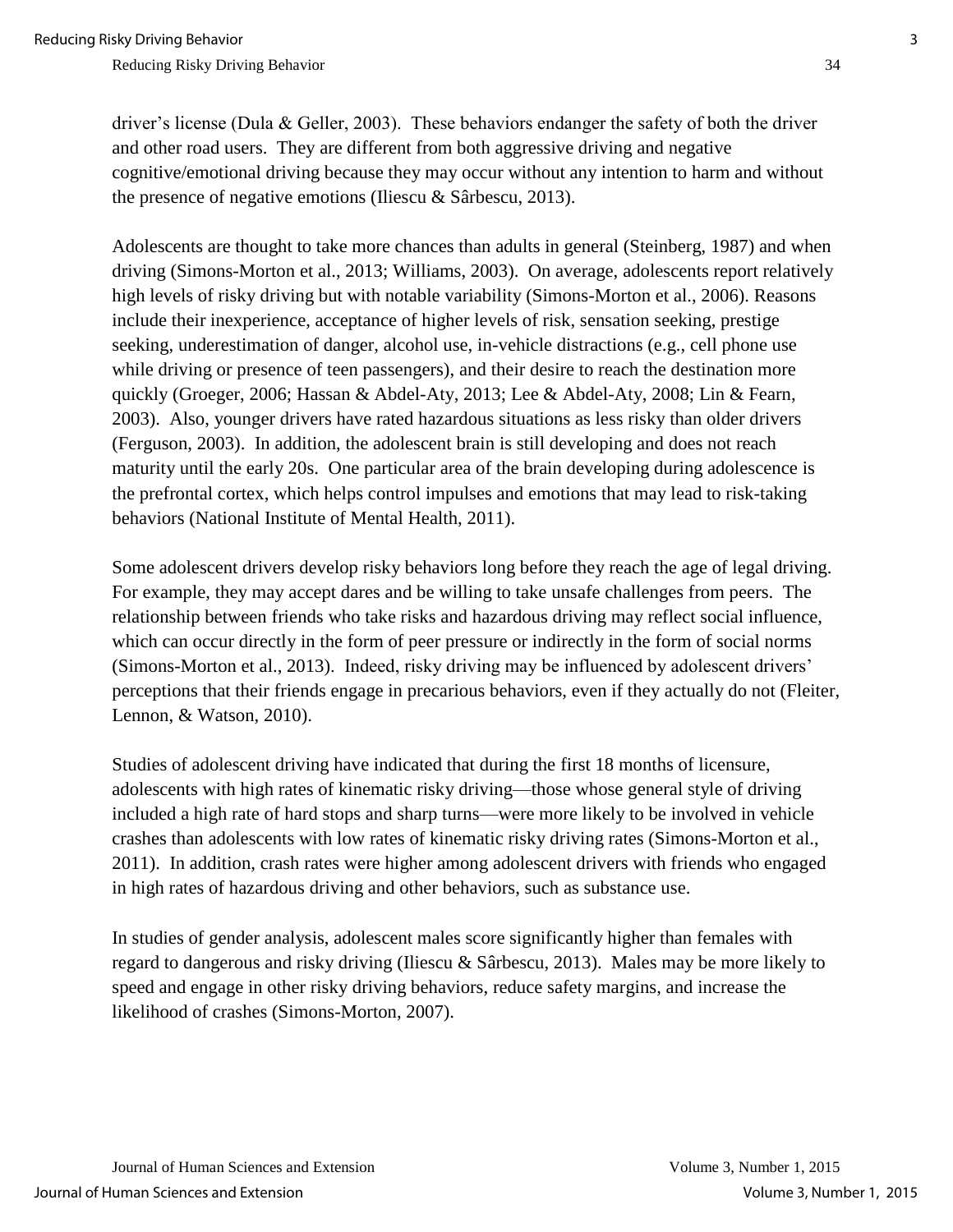#### **Parental Management**

Parental management is comprised of monitoring (i.e., parents knowing where their children are and what their children are doing) and behavioral control (i.e., having rules and expectations about behavior). Both are believed to influence adolescents' responsible driving (Hartos, Eitel, & Simons-Morton, 2002). Although studies have examined effects of parenting style on youth development outcomes (Hartos et al., 2004; Simons-Morton 2007), little is known about the role of parental management on adolescent driving behavior.

Parents are involved in their children's driving before and after licensure. They teach them to drive, regulate access to vehicles, and establish rules for driving behavior (Hartos et al., 2004). Driver education and parent-supported practice have been shown to be useful for novice drivers to learn to manage a vehicle and develop an appreciation of the risks involved (Simons-Morton, 2007). Furthermore, a review by Simons-Morton and Ouimet (2006) concluded that risky driving, traffic violations, and crashes are lower among adolescents whose parents set limits on initial driving privileges. Thus, parental management practices can be protective during the first years of unsupervised driving (Hartos et al., 2002). However, once they have some experience behind the wheel of a vehicle, they may develop driving habits risky both to themselves and others on the road (Donovan, 1993; Vingilis & Adlaf, 1990).

## **4-H CARTEENS**

The 4-H CARTEENS program was established in 1987 by a county juvenile court judge who was concerned about the increasing number of juvenile traffic offenders and a high rate of recidivism citations (Cropper, 1999). Since that time, the program has expanded to over half of Ohio's counties in both urban and rural areas. Past efforts to evaluate the program have focused on the use of peer teachers (Hoover & Weisenbach, 1999; Jordan, 2008) and retention of program content (Lee & Murdock, 2001). Adolescents as peer teachers to deliver the content was found to be effective, as was the use of guest speakers who talked directly with the youth participants about driving situations that had changed their lives. These speakers included adolescents who committed vehicular homicide or vehicular assault and were required by juvenile court judges to speak about their experiences as part of a community service requirement, as well as parents whose children had died in accidents.

#### **Purpose of the Study**

The purpose of this study was to examine the impacts of the 4-H CARTEENS program on reducing risky driving behaviors among adolescents who had received their first driving citation, as well as changes in parental management of driving practices before and after the program. The study also assessed differences in risky driving behaviors and parental management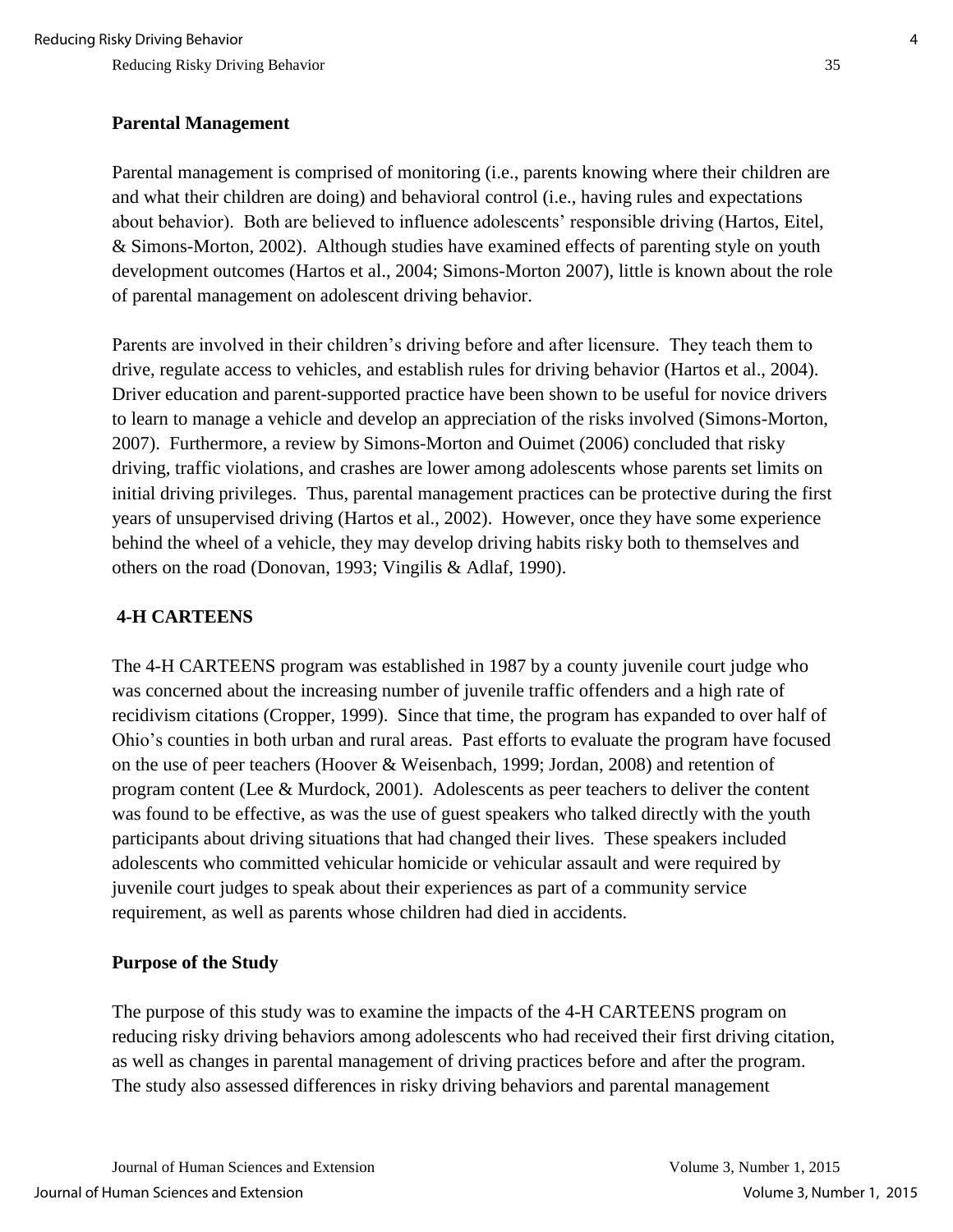practices between youths attending with parents and those attending without parents. In addition, a model was tested to predict risky driving behaviors after completion of the program.

The following research questions were addressed:

- 1. What is the impact of the 4-H CARTEENS program on reducing risky driving behaviors and increasing parental management of driving practices?
- 2. What are the impacts of parental attendance? Can differences in risky driving behaviors and parental management practices be identified for youth attending with parents compared to youth attending without parents?
- 3. What predicts risky driving behaviors upon completion of the CARTEENS program?

#### **Methods**

#### **Participants and Procedures**

The participants consisted of youths ages 16 and 17 who had been court-ordered to attend the 4-H CARTEENS program after receiving their first traffic citation. The study utilized a quasiexperimental design conducted in four Ohio counties with similarly designed 4-H CARTEENS programming. In two counties, youths were court-ordered to attend the program with their parents; in the other two counties, youths attended without parents. The quasi-experimental design was distinguished from "true" experiments primarily by the lack of random assignment of subjects to an experimental and a control group (Ary, Jacobs, & Razavieh, 2002; Fraenkel & Wallen, 2003). A total of 344 youths were invited to participate in the study. This group consisted of all youths who had been court-ordered to attend the CARTEENS program in the four counties during a 2-month period in fall 2009.

The selection of the four counties in the study was based on similar county population and demographics, number of participants in the 4-H CARTEENS program each month, mode of delivery of the 4-H CARTEENS program, and use of youth volunteers as teachers. The program was delivered in three stages in a similar manner at each location: (a) review of courtmandated rules and a presentation by a state highway patrol representative about driver safety, (b) skill station educational programming performed by youth volunteer teachers, and (c) guest speakers talking about their family's loss as a result of a traffic accident. Both study and comparison groups had a metropolitan and nonmetropolitan county.

The study's initial questionnaire was administered prior to the start of the program (Time 1). One month after completing the program, participants were sent a follow-up questionnaire to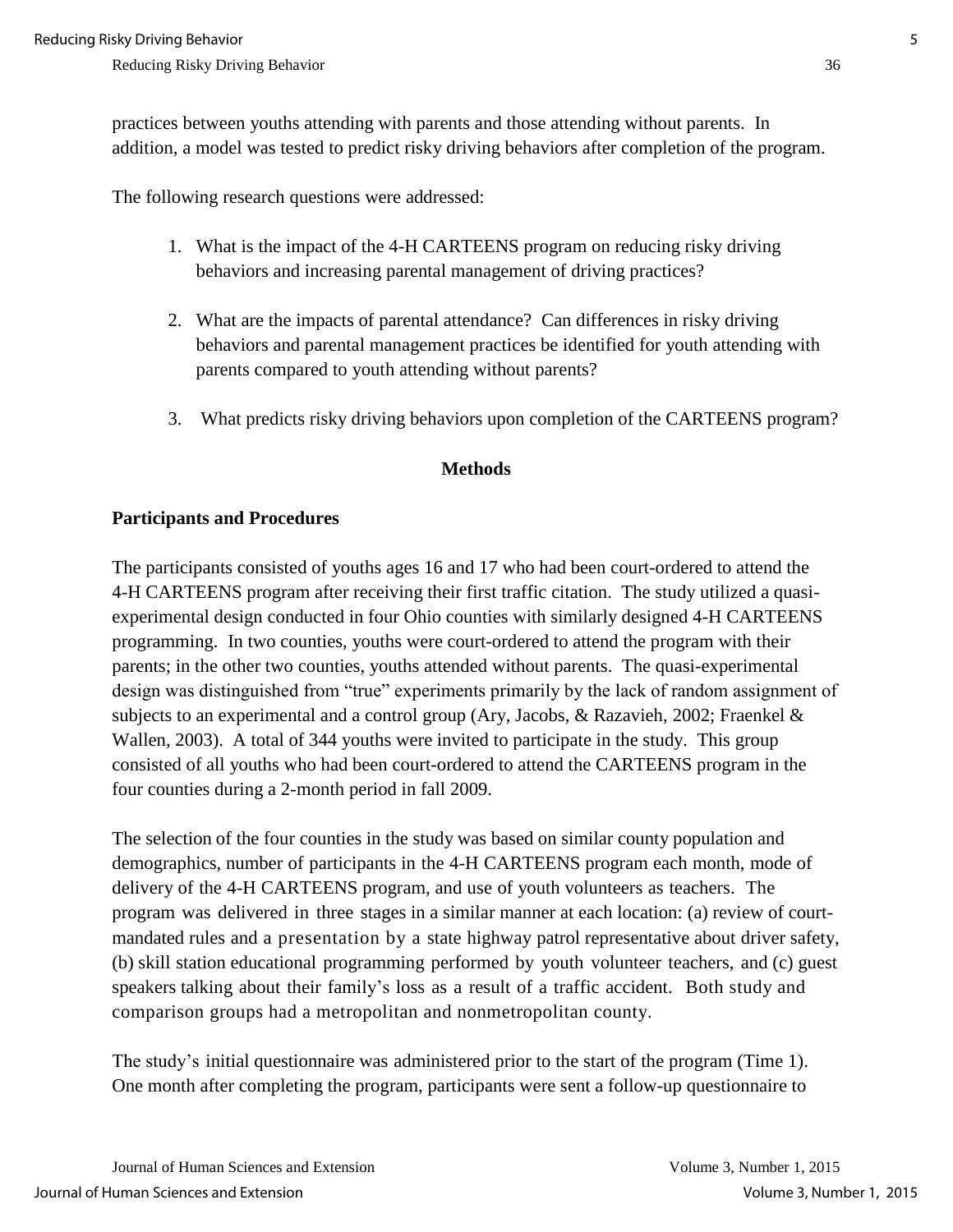complete and return by mail (Time 2). As an incentive to complete the survey, participants were offered a gas card ranging from \$10 to \$25 depending on when the returned survey was postmarked. Higher valued cards were given to those who returned the survey earlier. The study was approved by the university Institutional Review Board.

#### **Measures**

**Demographics.** Demographics consisted of sex, race/ethnicity, and current age. Additional background variables included age at licensure, length of licensure, number of round trips driven per week, age at first citation, type of first citation (assuring clear distance, failure to control, failure to yield, no driver's license, improper lane use, running through a stop sign or red light, violating traffic signs, no seat belt, speeding, and other), and whether or not their license had been suspended.

**Risky driving behaviors.**Risky driving behaviors were measured before and after the Ohio 4-H CARTEENS program using an instrument adapted from Donovan (1993) and Hartos et al. (2002). This self-report measure asked participants to estimate the number of times in the past month they participated in 33 risky driving behaviors. Behaviors were grouped into 10 categories of violations based on Donovan (1993) and included speeding, passing, following other vehicles, lane use, right of way, turning, control, reckless driving, substance abuse, and distractions. Examples of items include driving 10–19 miles per hour over the posted speed limit, passing in a no passing zone, driving through a red light, tailgating a slow car, making unsafe lane changes, cutting in front of vehicles, passing two or more cars at once, driving without seat belts, driving after using alcohol or other drugs, and using a cell phone or other inattentive behaviors. Cronbach's alpha was 0.78 at Time 1 and 0.80 at Time 2. Items were summed for a total risky driving behavior score that could range from 0 to over 300.

**Parental management.** Youths were asked to assess parental management of their driving behavior over the past month using a measure developed by Hartos et al. (2002) before and after attending the Ohio 4-H CARTEENS program. Seven items examined parental control of driving, such as "my parent has carefully monitored my driving activity," "my parent set up consequences for breaking the rules related to my driving privileges," and "my parent tried to keep track of whether I was driving safely." Five items measured parental restrictions, including "my parent restricts where I can go in the car" and "my parent restricts who can ride with me in the car." Responses were on a 4-point scale ranging from strongly disagree to strongly agree and were summed for a total score for parental control ranging from 7 to 28 and for parental restrictions ranging from 5 to 20. Cronbach's alpha for parental control was 0.84 at Time 1 and 0.86 at Time 2. Cronbach's alpha for parental restrictions was 0.79 at Time 1 and 0.81 at Time 2.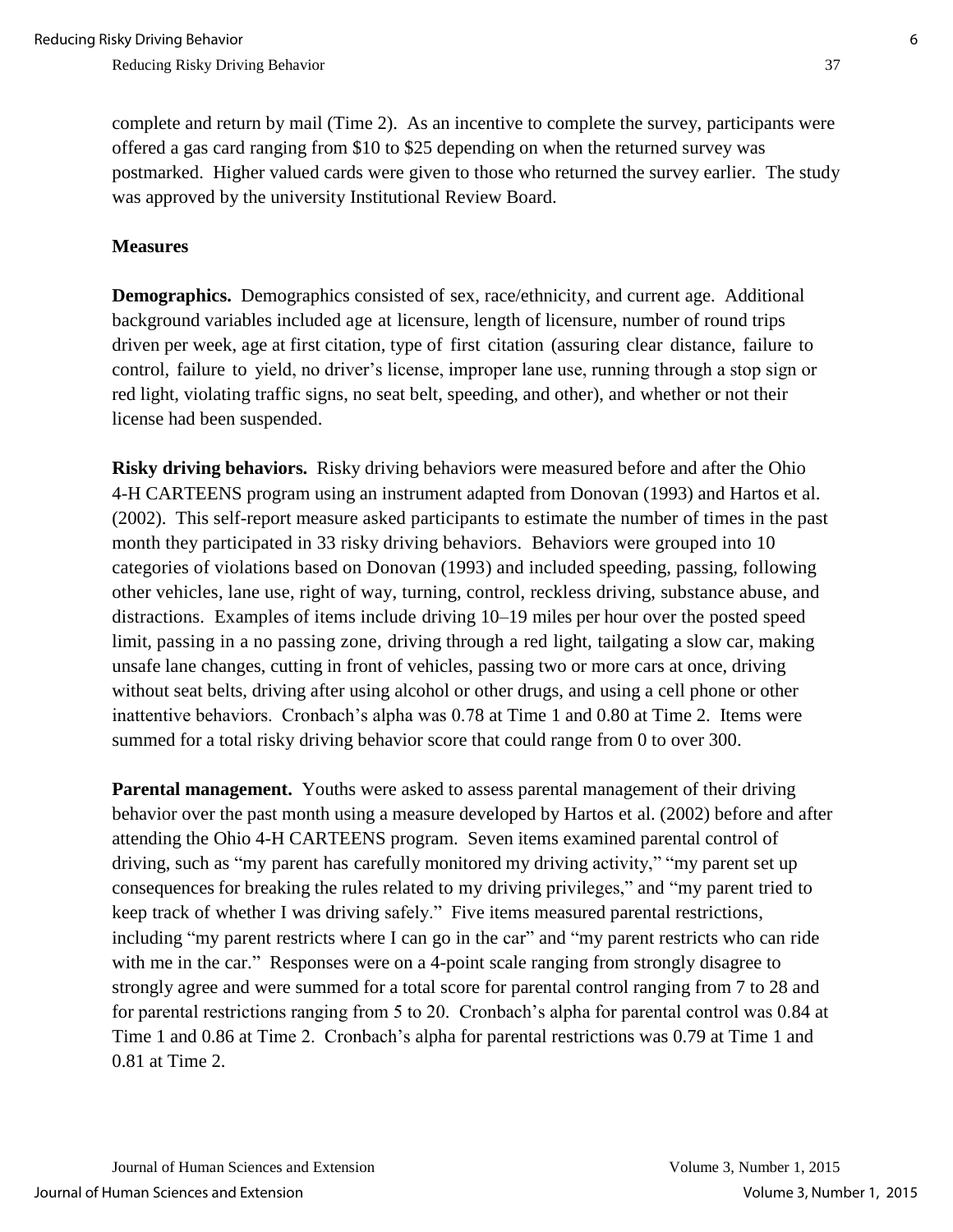#### **Analysis**

Using SPSS 16.0, independent and paired samples *t*-tests were run to identify differences between groups attending with and without parents and to examine changes in risky driving behavior and parental management of driving before and after the Ohio 4-H CARTEENS program. A standard multiple regression model was used to identify predictors of risky driving behavior after completion of the program. All variables of interest were entered simultaneously.

#### **Results**

#### **Participants**

A total of 243 youths completed the pre-test (Time 1) survey, with 152 attending with parents and 91 attending without parents, for an overall response rate of 70.6%. Ages ranged from 15 to 19 years with an average of 16.71 years. About half were male (51%) and half were female (49%); 92% were white. Of these youths, 187 (77.0%) completed the post-test (Time 2) survey. A total of 132 were from the group with mandatory parental attendance, and 55 were from the group attending without parents. Youths were given the same questionnaires to complete, whether or not they attended with parents.

Approximately 86% of participants received their license at age 16. Youths drove an average of 15.05 round trips per week (*SD* = 11.98). Length of licensure at the time of first citation ranged from 1 to 5 months. The most common citations were speeding (40%), failure to maintain an assured clear distance (18%), failure to control vehicle (12%), and failure to yield (10%).

#### **CARTEENS Program Impact**

A paired samples *t*-test indicated a reduction in risky driving behavior from Time 1 to Time 2  $[t(174) = 3.23, p < .001]$ , with mean scores decreasing from 59.47 (*SD* = 59.93) to 43.95 (*SD* = 56.73) ( $d = 0.27$ ), a small to medium effect size. There was a significant ( $p < .05$ ) reduction from Time 1 to Time 2 in five of the 10 violation categories, with effect sizes ranging from 0.18 to 0.28. These violations involved speeding, lane use, turn, control, and distractions.

A paired samples *t*-test also indicated a reported change in parental management control practices from Time 1 to Time 2  $[t(174) = -2.87, p < .01]$ , with mean scores increasing from 22.92 (*SD* = 4.34) to 23.73 (*SD* = 4.20) ( $d = 0.19$ ). Changes were also identified for restrictions  $[t(178) = -2.35, p < .05]$ , with mean scores increasing from 16.01 (*SD* = 3.31) to 16.55 (*SD* = 3.39)  $(d = 0.16)$ .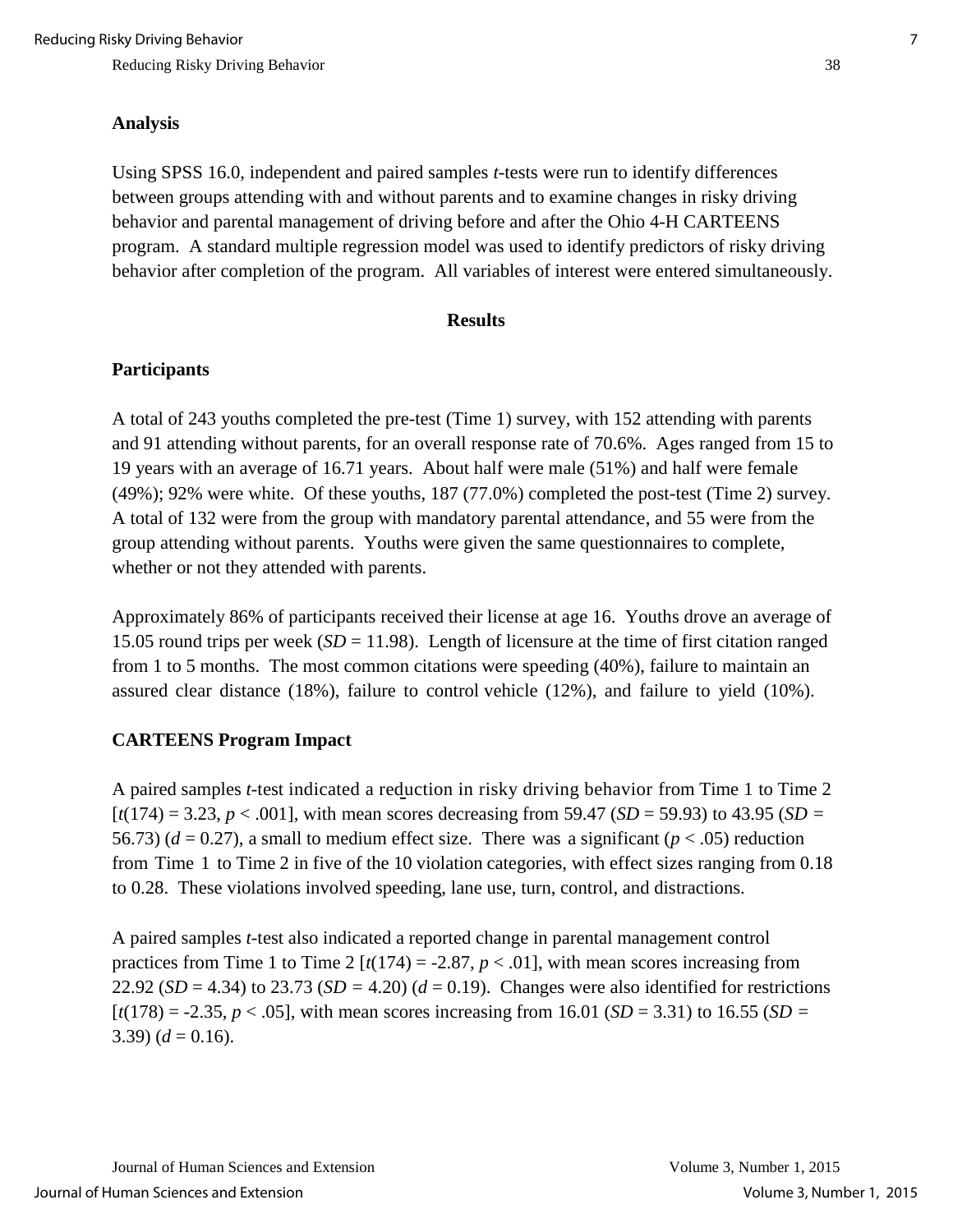|                               |                  | Time 1<br>Time 2 |                  |           |     |         |      |         |
|-------------------------------|------------------|------------------|------------------|-----------|-----|---------|------|---------|
|                               |                  |                  |                  |           |     |         |      | Cohen's |
| Variable                      | $\boldsymbol{M}$ | <b>SD</b>        | $\boldsymbol{M}$ | <b>SD</b> | df  | t       | n    | d       |
| Risky driving behavior        | 59.47            | 59.93            | 43.95            | 56.73     | 174 | 3.23    | .001 | 0.27    |
| Speeding violations           | 8.64             | 14.44            | 5.08             | 10.43     | 179 | 3.52    | .001 | 0.28    |
| Passing violations            | 0.50             | 1.18             | 0.61             | 1.95      | 180 | $-0.71$ | .479 |         |
| Following violations          | 1.83             | 3.55             | 1.88             | 4.18      | 180 | $-0.15$ | .879 |         |
| Lane use violations           | 6.24             | 8.75             | 4.13             | 7.62      | 179 | 2.78    | .006 | 0.26    |
| Right of way violations       | 1.80             | 4.22             | 1.32             | 2.43      | 180 | 1.65    | .101 |         |
| Turn violations               | 1.22             | 2.66             | 0.80             | 2.04      | 180 | 2.03    | .044 | 0.18    |
| Control violations            | 17.48            | 22.54            | 12.37            | 16.43     | 179 | 2.91    | .004 | 0.26    |
| Reckless violations           | 4.27             | 7.99             | 4.12             | 12.13     | 179 | 0.16    | .870 |         |
| Substance abuse<br>violations | 0.34             | 1.67             | 0.22             | 0.98      | 179 | 0.86    | .393 |         |
| Distractions violations       | 16.97            | 22.18            | 12.97            | 23.27     | 176 | 2.04    | .043 | 0.18    |
| Parental management           |                  |                  |                  |           |     |         |      |         |
| Control                       | 22.92            | 4.34             | 23.73            | 4.20      | 174 | $-2.87$ | .005 | 0.19    |
| <b>Restrictions</b>           | 16.01            | 3.31             | 16.55            | 3.39      | 178 | $-2.35$ | .020 | 0.16    |

*Table 1. Differences in Risky Driving Behavior and Parental Management Scores Before and After Attending CARTEENS*

## **Parental Attendance**

Further analyses of scores were conducted to identify if changes in driving behaviors and parental management practices occurred for youths attending with and without parents from Time 1 to Time 2. Paired *t-*tests indicated that both groups experienced a significant (*p* < .05) reduction in risky driving behaviors. However, increases in parental management practices for control and restriction occurred only for the group attending without parents. Independent samples *t*-tests indicated that youths attending with parents reported significantly higher levels of parental management at Time 1 than did those attending without parents. These differences were no longer significant at Time 2. The effect size for risky driving behavior was slightly greater for the group attending without parents.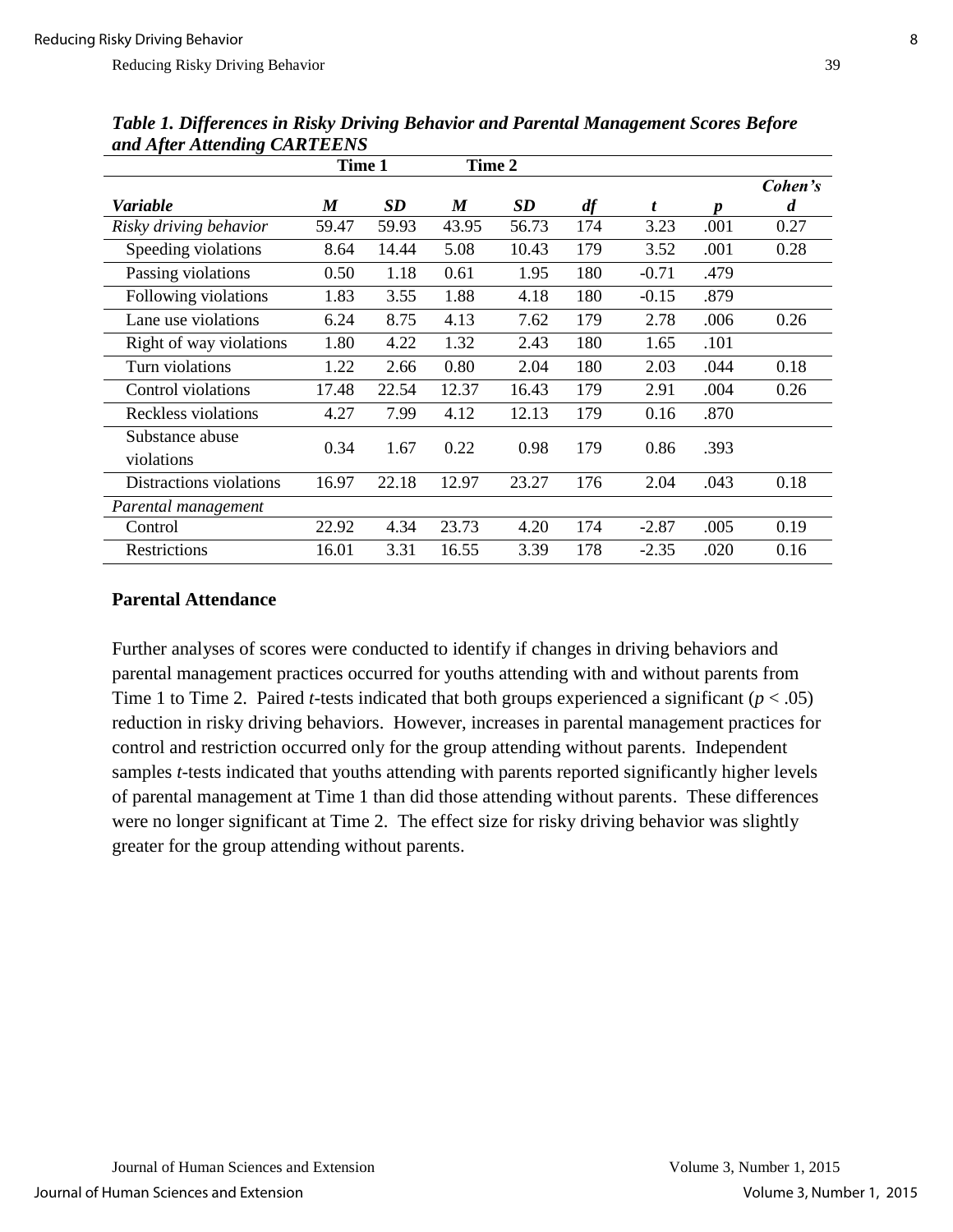|                                    | Time 1           |           | Time 2           |           |     |         |      |              |  |
|------------------------------------|------------------|-----------|------------------|-----------|-----|---------|------|--------------|--|
| <b>Variable</b>                    | $\boldsymbol{M}$ | <b>SD</b> | $\boldsymbol{M}$ | <b>SD</b> | df  |         |      | Cohen's<br>d |  |
| Risky driving behavior             |                  |           |                  |           |     |         |      |              |  |
| Parents not attending              | 70.33            | 63.52     | 53.03            | 55.86     | 66  | 2.62    | .011 | 0.29         |  |
| Parents attending                  | 53.44            | 58.10     | 39.16            | 57.98     | 102 | 2.05    | .043 | 0.25         |  |
| Parental management – Control      |                  |           |                  |           |     |         |      |              |  |
| Parents not attending              | 21.23            | 4.94      | 23.20            | 4.19      | 65  | $-3.97$ | .000 | 0.43         |  |
| Parents attending                  | 24.01            | 3.48      | 24.15            | 4.16      | 102 | $-0.42$ | .674 |              |  |
| Parental management – Restrictions |                  |           |                  |           |     |         |      |              |  |
| Parents not attending              | 14.87            | 3.72      | 16.03            | 3.49      | 67  | $-2.98$ | .004 | 0.32         |  |
| Parents attending                  | 16.82            | 2.78      | 16.98            | 3.20      | 104 | $-0.56$ | .579 |              |  |

*Table 2. Differences in Risky Driving Behavior and Parental Management Based on Parental Attendance*

### **Predicting Risky Driving Behavior**

Pearson correlation coefficients indicated significant ( $p < .05$ ) relationships between risky driving behavior at Time 2, parental management practices at Time 2, and other background variables. Current age was positively related to risky driving behavior  $(r = 0.22)$  and age at first citation ( $r = 0.19$ ) and negatively related to parental control ( $r = -0.20$ ) and parental restrictions  $(r = -0.35)$ . Risky driving behavior was negatively related to parental control  $(r = -0.31)$  and parental restrictions ( $r = -0.32$ ). It was positively related to frequency of driving per week ( $r =$ 0.21) and risky driving behavior at Time 1 ( $r = 0.41$ ).

A multiple regression model incorporated variables of sex, current age, age of first citation, parental attendance at CARTEENS, number of driving trips per week, risky driving behavior at Time 1, and parental control at Time 2 to predict risky driving behavior at Time 2. Due to the high correlation between parental control and parental management  $(r = 0.80)$ , only parental control was included in the model. Results indicated that the model significantly predicted risky driving behavior at Time 2 [ $F(7, 150) = 6.35, p < .001$ ]. Adjusted  $R^2$  for the model was 0.23. Significant relationships were found for risky driving behavior at Time 1 and parental control at Time 2. Youths with higher levels of risky driving behavior at Time 1 had higher levels of risky driving behavior at Time 2, and youths with higher levels of parental control had fewer risky driving behaviors.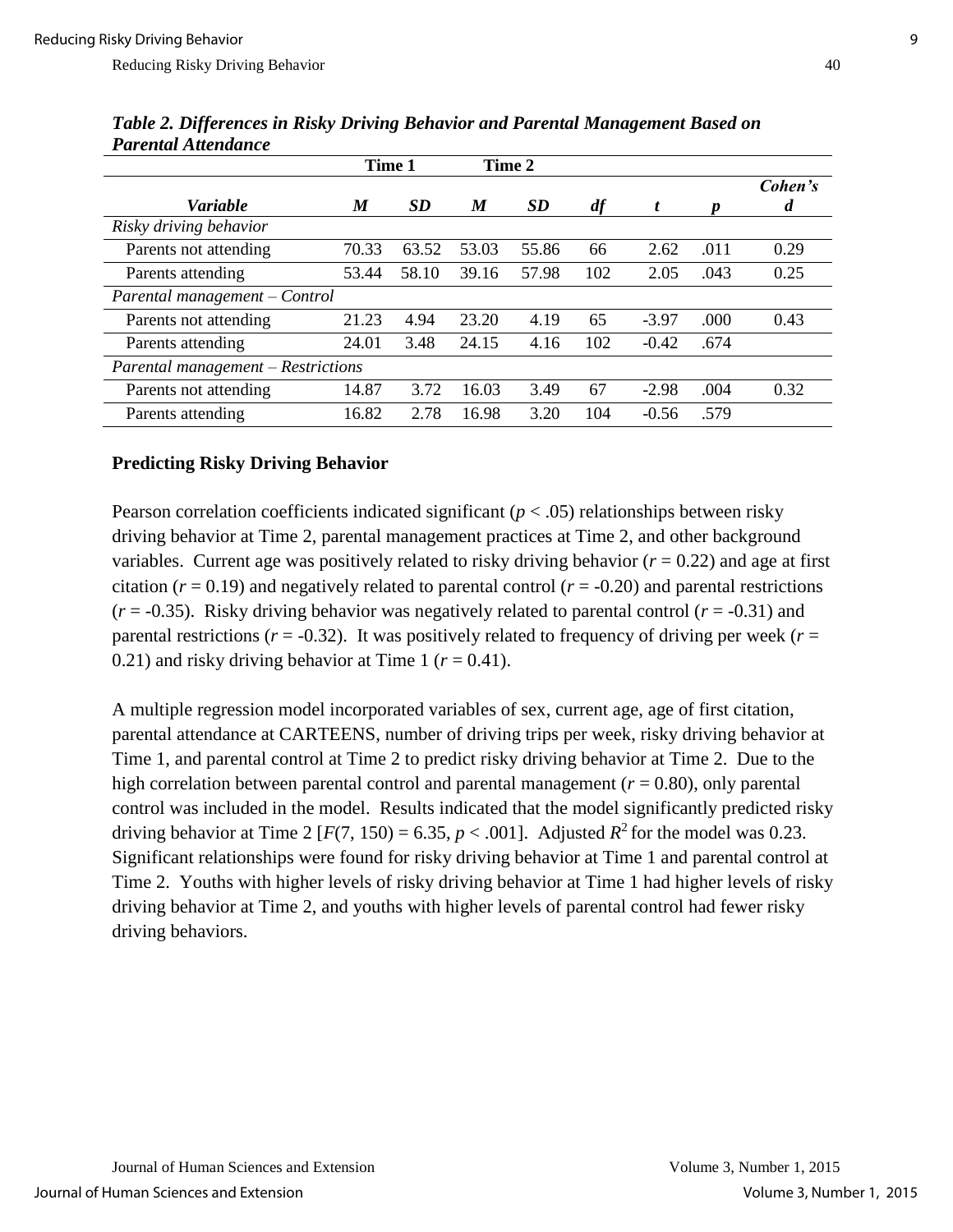| CALUEDIVDIVQ                    |         |            |         |         |                  |
|---------------------------------|---------|------------|---------|---------|------------------|
| <b>Variable</b>                 | B       | <b>SEB</b> |         | t       | $\boldsymbol{p}$ |
| <b>Sex</b>                      | $-5.02$ | 8.44       | $-0.04$ | $-0.59$ | .550             |
| Age                             | 12.18   | 7.33       | 0.13    | 1.67    | .098             |
| Age at first citation           | 1.17    | 3.13       | 0.03    | 0.37    | .710             |
| Parental attendance at CARTEENS | $-3.83$ | 8.86       | $-0.03$ | 0.43    | .667             |
| Frequency of driving            | 0.47    | 0.36       | 0.10    | 1.30    | .199             |
| Risky driving behavior Time 1   | 0.28    | 0.08       | 0.28    | 3.62    | .000             |
| Parental control Time 2         | $-2.81$ | 1.04       | $-0.20$ | $-2.71$ | .008             |
| <b>Model Statistics</b>         |         |            |         |         |                  |
| Intercept                       | 120.52  | 123.77     |         |         |                  |
| F Value                         | 6.35    |            |         |         |                  |
| $R^2$                           | 0.23    |            |         |         |                  |

*Table 3. Regression Analysis Results for Risky Driving Behaviors After Completion of the CARTEENS Program*

Note:  $n = 158$ 

## **Discussion and Conclusions**

This study examined the impacts of an adolescent driver intervention program, the Ohio 4-H CARTEENS program, for youths who have received their first traffic citation. Inexperienced drivers often engage in risky driving behaviors, and the goal of this program is to help young drivers understand the responsibilities of driving and learn safe practices. Of particular interest is the role of parental attendance at the program. Does mandatory parental attendance make a difference in reducing risky driving behaviors?

Overall, the participating youths reported a reduction in hazardous driving practices, particularly control violations, speeding violations, lane use violations, and distracted driving (e.g., cell phone use and text messaging). These were the most common violations reported by the youths. Thus, it appears that this program may be one component that helps reduce those risky driving behaviors adolescents are most likely to commit.

The findings with parents were not as expected. While risky driving behaviors decreased for youths attending with and without parents, slightly stronger effects were found for those attending without parents. Furthermore, parental management practices significantly increased only for youths attending without parents. It was expected that if parents were exposed to the program content, they would increase their awareness of driving risks and modify their practices of monitoring and controlling their children's driving behavior.

Several possibilities may explain these findings. First, there may have been an influence of parental attendance on the reporting of management practices. The practices were self-reported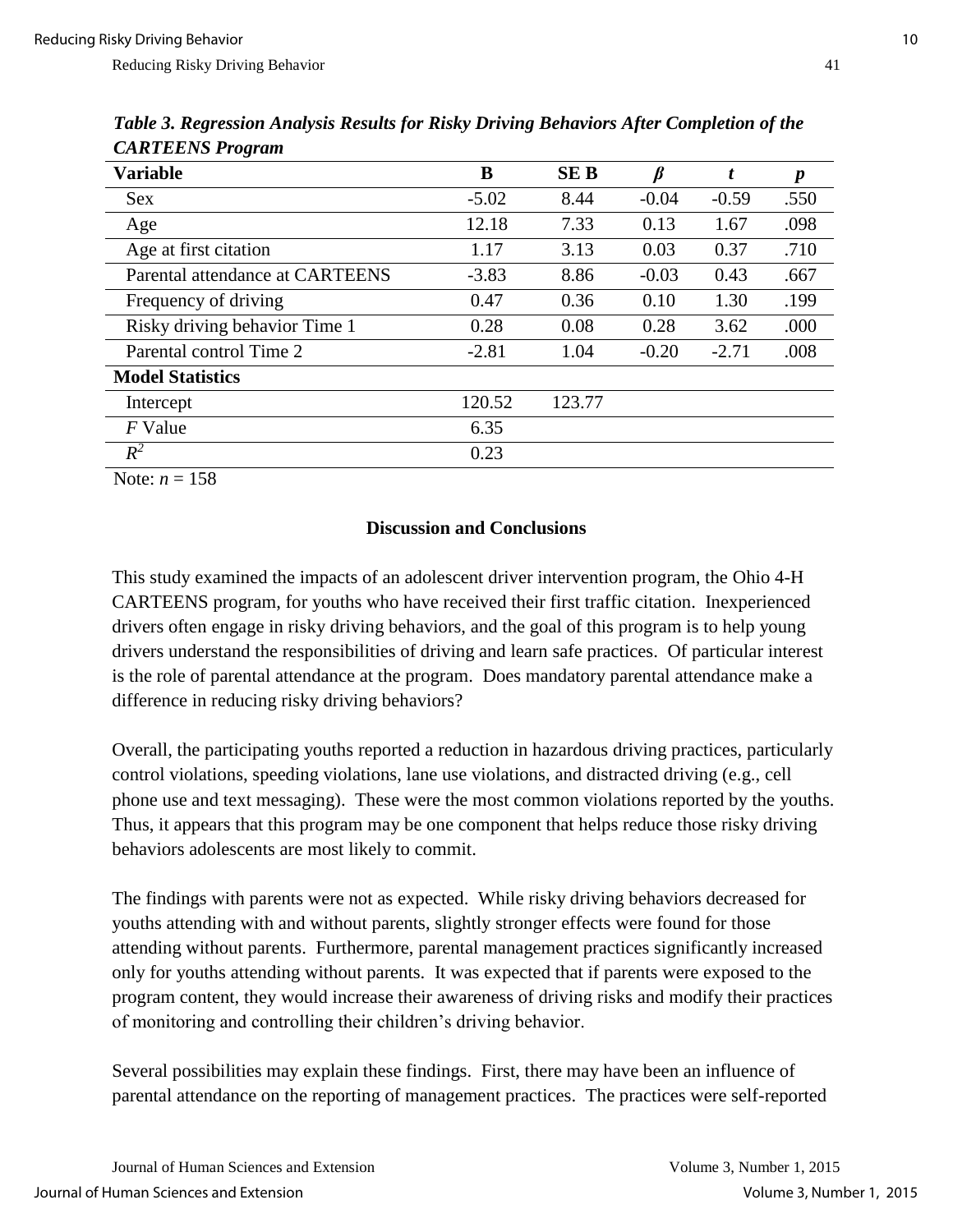by the adolescents, not the parents. Given that parents were present in the room when the initial survey was completed, there may have been a tendency to overestimate—or report more frequently—oversight by parents. Indeed, those attending with parents reported significantly higher management practices than those attending without parents at Time 1. The surveys at Time 2 were mailed to the youths and may or may not have been completed in the presence of a parent. Second, the program was designed to focus on changing youth attitudes and behaviors, not those of parents. Perhaps intentional content or instruction for parents was needed to provide an effect for this group. Third, since the program is designed to be peer-led by adolescents for other adolescents, it is unknown how the dynamics of the program may change when parents are present. Fourth, participants with parents who attended 4-H CARTEENS reported higher levels of parent management at Time 1 than participants with parents not attending. Therefore, one is less likely to see a difference in parent management between the two groups, and an increase in parent management may simply be a result of their teen driver getting a traffic violation.

The regression model predicting risky driving behaviors at Time 2 explained a modest amount of the variance with an  $R^2$  value of 0.23. Understandably, the amount of risky driving behaviors at Time 1 had a significant influence, as did parental control at Time 2. Age, age at first citation, sex, parental attendance, and the amount of driving did not have a significant impact. One implication would be the importance of teaching youths and their parents more about unsafe driving practices before licensure. Another implication is to explore how to enhance parental controls of driving, such as monitoring and keeping track of safe driving (Hartos et al., 2002).

#### **Limitations**

There are several limitations to this study. First, sample size was limited, and not all participants completed the follow-up survey. All youths participated in the program (i.e., there was no comparison group that did not participate); thus, we do not know if the decrease in risky driving behaviors was due to the program, receiving the citation, or other factors. Without a comparison group of first-time traffic offenders who did not participate in CARTEEENS, this study was not able to control for the likely situation that parents are upset with the teen driver for getting a ticket, having to pay a fine, and increasing insurance rates.

Other limitations include that the data were self-reported by the youths and that there were possible inaccuracies in estimates of behaviors over the past month. This method was used in past research (Donovan, 1993) and deemed acceptable for the purposes of this study. In the future, other recording methods could improve accuracy. Follow-up over longer periods of time and using recidivism data for second or third citations would be beneficial.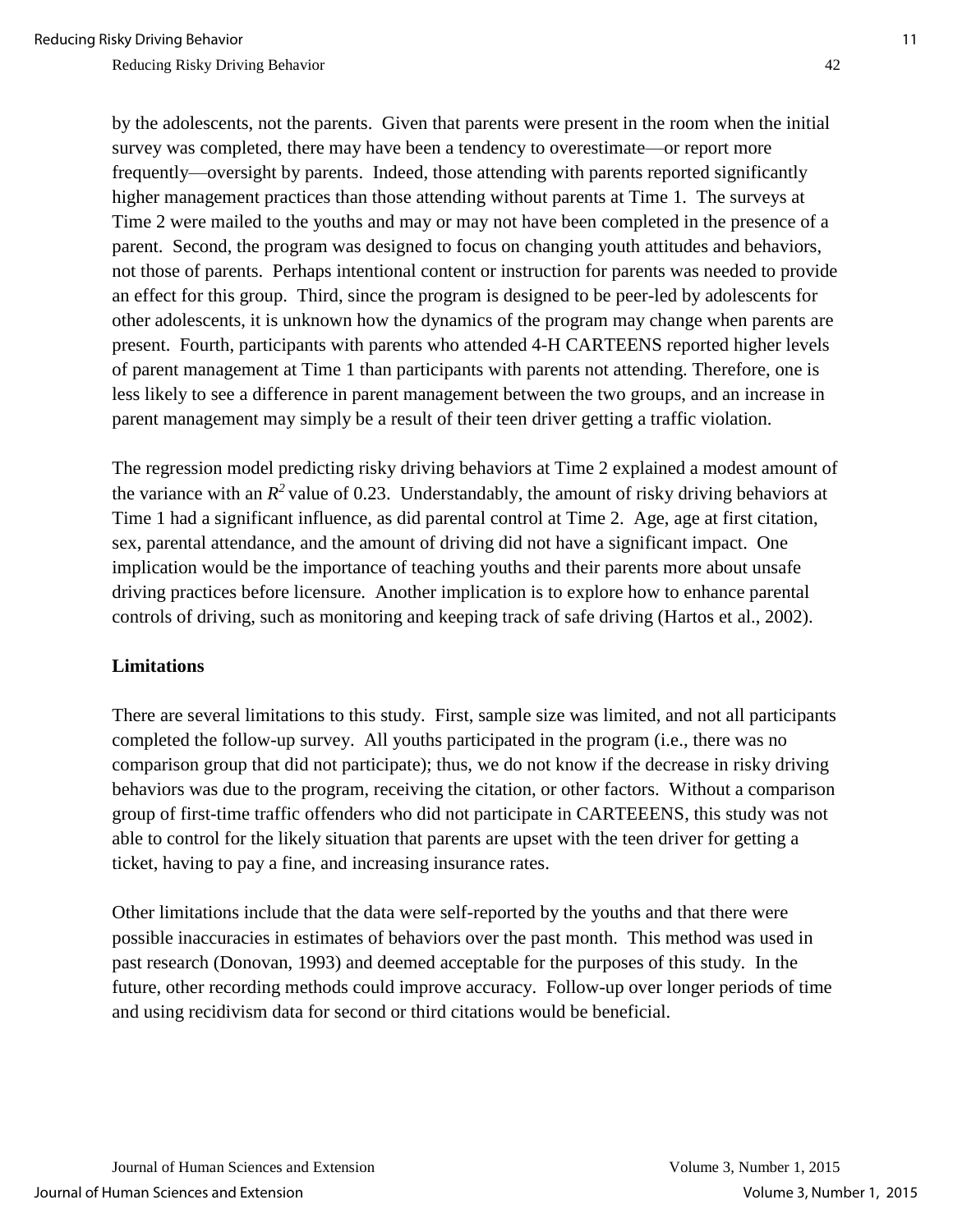#### **Future Directions**

For future studies, additional post-tests can help delineate whether program effects are retained over time. The two post-test evaluations could be used to demonstrate the information and methods taught and the retention of the materials by the teens required to attend the 4-H CARTEENS program.

This study indicates promise for adolescent driver intervention programs. The role of parents in such a program needs further investigation, as does understanding what predicts and prevents risky driving behaviors among youths.

#### **References**

- Ary, D., Jacobs, L. C., & Razavieh, A. (2002). *Introduction to research in education* (6<sup>th</sup> ed.). Belmont, CA: Wadsworth Thomson Learning.
- Cropper, R. J. (1999). "Ohio 4-H CARTEENS": Peer intervention safety program. *Journal of Extension, 37*(2), Article 2IAW3. Retrieved from http://www.joe.org/joe/1999april/iw3.php
- Donovan, J. E. (1993). Young adult drinking-driving: Behavioral and psychosocial correlations. *Journal of Studies on Alcohol, 54*(5), 600–613.
- Dula, C. S., & Geller, E. S. (2003). Risky, aggressive, or emotional driving: Addressing the need for consistent communication in research. *Journal of Safety Research, 34*(5), 559–566. doi:10.1016/j.jsr.2003.03.004
- Ferguson, S. A. (2003). Other high-risk factors for young drivers: How graduated licensing does, doesn't, or could address them. *Journal of Safety Research, 34*(1), 71–77. doi:10.1016/S0022-4375(02)00082-8
- Fleiter, J. J., Lennon, A., & Watson, B. (2010). How do other people influence your driving speed? Exploring the 'who' and the 'how' of social influences on speeding from a qualitative perspective. *Transportation Research Part F: Traffic Psychology and Behaviour, 13*(1)*,* 49–62. doi:10.1016/j.trf.2009.10.002
- Fraenkel, J. R., & Wallen, N. E. (2003). *How to design and evaluate research in education* (5th ed.). New York, NY: McGraw-Hill
- Groeger, J. A. (2006). Youthfulness, inexperience, and sleep loss: The problems young drivers face and those they pose for us. *Injury Prevention, 12*(Suppl I), i19–i24. doi:10.1136/ip.2006.012070
- Hartos, J. L., Beck, K. H., & Simons-Morton, B. G. (2004). Parents' intended limits on adolescents approaching unsupervised driving. *Journal of Adolescent Research, 19*(5), 591–606. doi:10.1177/0743558403260007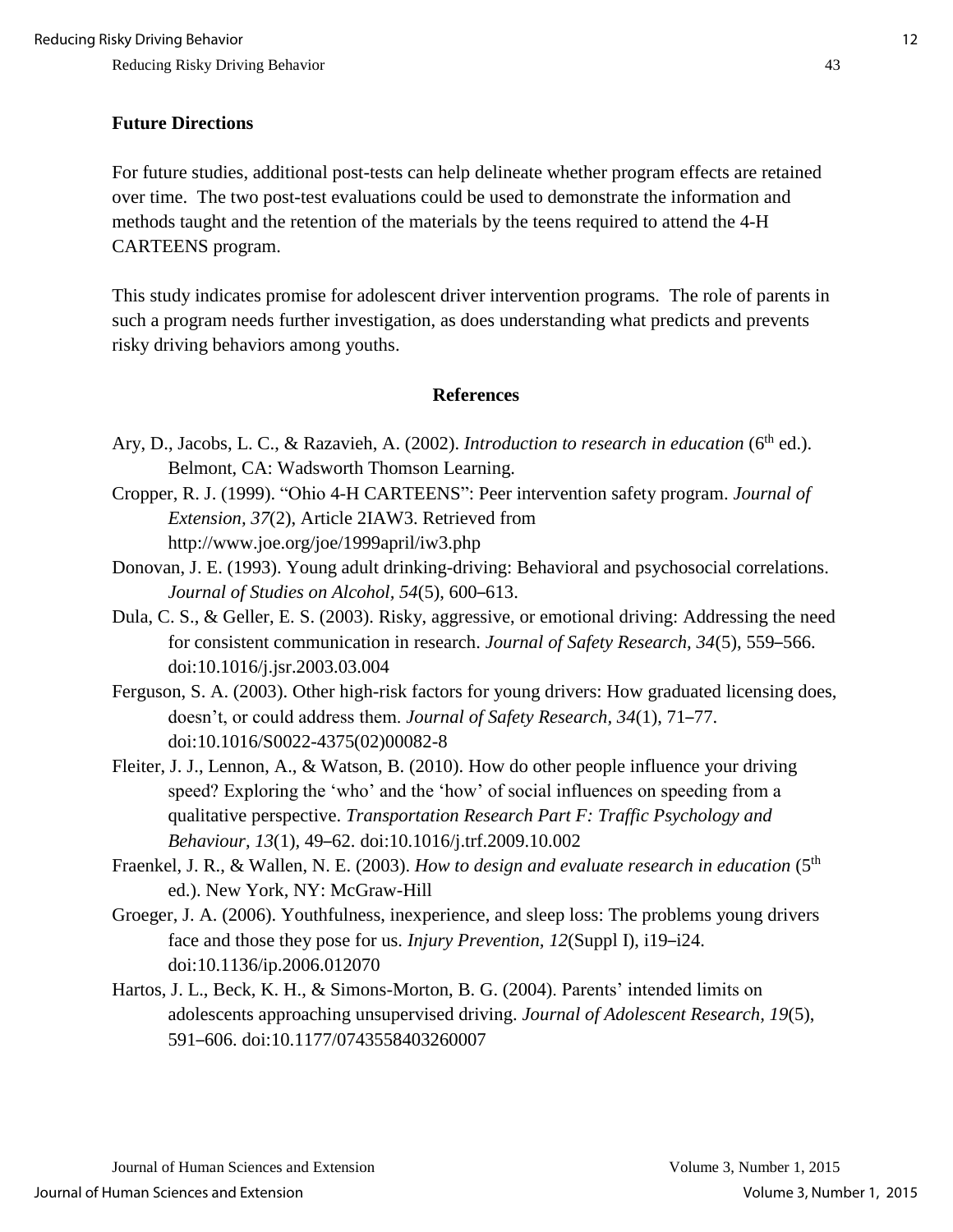Reducing Risky Driving Behavior **44** and the state of the state of the state of the state of the state of the state of the state of the state of the state of the state of the state of the state of the state of the state of

- Hartos, J., Eitel, P., & Simons-Morton, B. (2002). Parenting practices and adolescent risky driving: A three-month prospective study. *Health Education & Behavior, 29*(2), 194–206. doi:10.1177/109019810202900205
- Hassan, H. M., & Abdel-Aty, M. A. (2013). Exploring the safety implications of young drivers' behavior, attitudes and perceptions. *Accident Analysis & Prevention, 50,* 361–370. doi:10.1016/j.aap.2012.05.003
- Hoover, A. B., & Weisenbach, A. (1999). Youth leading now! Securing a place at the table. *New Designs for Youth Development, 15*(3), 29–36.
- Iliescu, D., & Sârbescu, P. (2013). The relationship of dangerous driving with traffic offenses: A study on an adapted measure of dangerous driving. *Accident Analysis & Prevention, 51*, 33–41. doi:10.1016/j.aap.2012.10.014
- Jordan, J. L. (2008). *4-H CARTEENS of Butler County: National 4-H Urban Program of Distinction.* Paper presented at the Galaxy III Conference, Indianapolis, IN.
- Lee, C., & Abdel-Aty, M. (2008). Presence of passengers: Does it increase or reduce driver's crash potential? *Accident Analysis & Prevention, 40*(5), 1703–1712. doi:10.1016/j.aap.2008.06.006
- Lee, F. C. H., & Murdock, S. (2001). Teenagers as teachers programs: Ten essential elements. *Journal of Extension, 39*(1), Article 1RIB1. Retrieved from http://www.joe.org/joe/2001february/rb1.php
- Lin, M., & Fearn, K. T. (2003). The provisional license: Nighttime and passenger restrictions A literature review. *Journal of Safety Research, 34*(1), 51–61. doi:10.1016/S0022- 4375(02)00081-6
- National Highway Traffic Safety Administration (2005). *Traffic safety facts 2005: A compilation of motor vehicle crash data from the fatality analysis reporting system and the general estimates system.* Washington, DC: National Highway Traffic Safety Administration.

National Institute of Mental Health. (2011). *The teen brain: Still under construction* (NIH Publication No. 11-4929). Retrieved from http://www.nimh.nih.gov/health/publications/the-teen-brain-still-underconstruction/index.shtml

- Simons-Morton, B. (2007). Parent involvement in novice teen driving: Rationale, evidence of effects, and potential for enhancing graduated driver licensing effectiveness. *Journal of Safety Research, 38*(2)*,* 193–202. doi:10.1016/j.jsr.2007.02.007
- Simons-Morton, B. G., Cheon, K., Guo, F., & Albert, P. (2013). Trajectories of kinematic risky driving among novice teenagers. *Accident Analysis & Prevention, 51,* 27–32. doi:10.1016/j.aap.2012.10.011
- Simons-Morton, B. G., Hartos, J. L., Leaf, W. A., & Preusser, D. F. (2006). Increasing parent limits on novice young drivers: Cognitive mediation of the effect of persuasive messages. *Journal of Adolescent Research, 21*(1), 83–105. doi:10.1177/0743558405282282